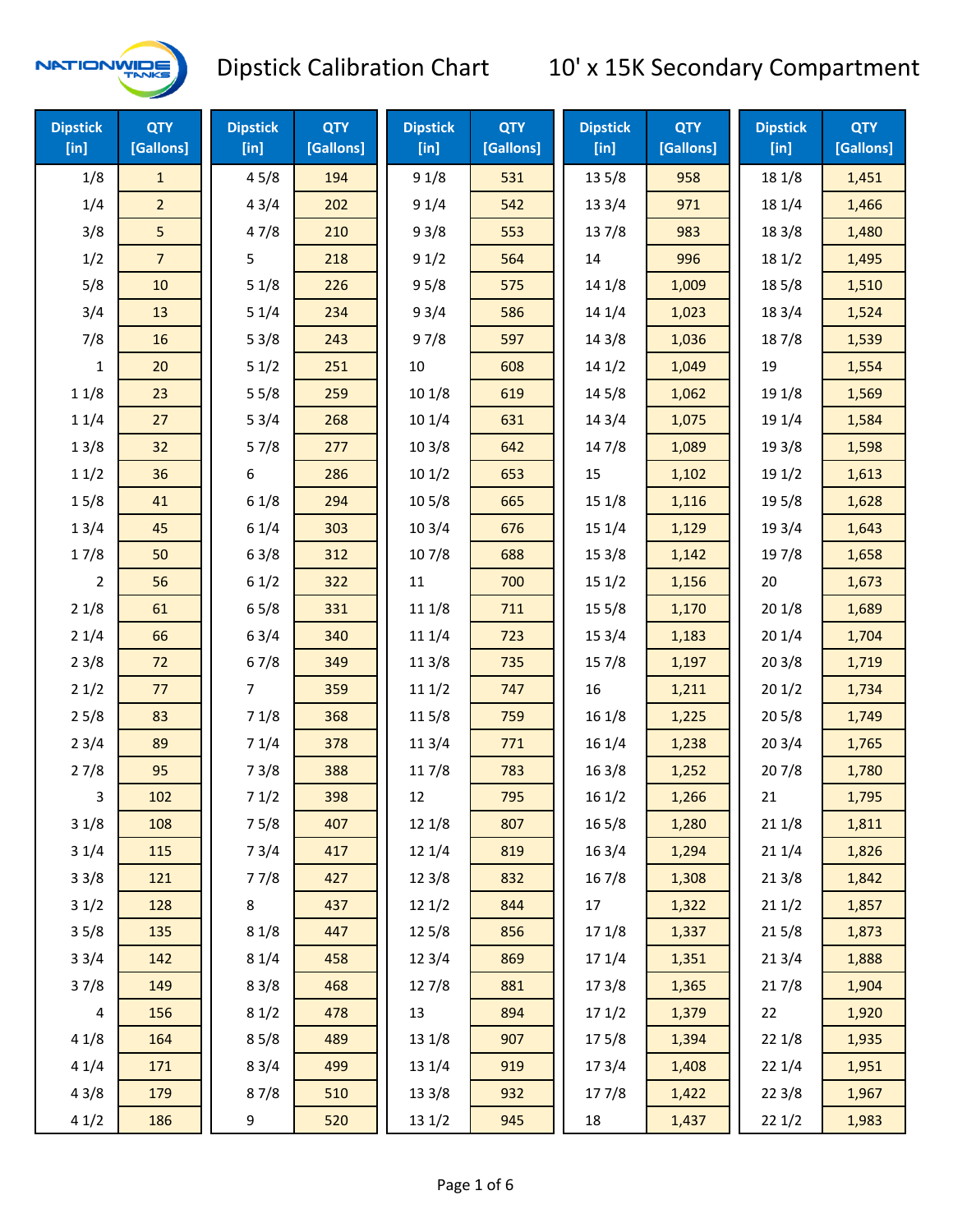

| <b>Dipstick</b><br>$[$ in] | <b>QTY</b><br>[Gallons] | <b>Dipstick</b><br>$[$ in] | <b>QTY</b><br>[Gallons] | <b>Dipstick</b><br>[in] | <b>QTY</b><br>[Gallons] | <b>Dipstick</b><br>$[$ in] | <b>QTY</b><br>[Gallons] | <b>Dipstick</b><br>$[$ in] | <b>QTY</b><br>[Gallons] |
|----------------------------|-------------------------|----------------------------|-------------------------|-------------------------|-------------------------|----------------------------|-------------------------|----------------------------|-------------------------|
| 225/8                      | 1,999                   | 271/8                      | 2,590                   | 315/8                   | 3,216                   | 36 1/8                     | 3,873                   | 40 5/8                     | 4,553                   |
| 223/4                      | 2,014                   | 271/4                      | 2,607                   | 313/4                   | 3,234                   | 36 1/4                     | 3,891                   | 403/4                      | 4,572                   |
| 227/8                      | 2,030                   | 273/8                      | 2,624                   | 317/8                   | 3,252                   | 36 3/8                     | 3,910                   | 407/8                      | 4,591                   |
| 23                         | 2,046                   | 271/2                      | 2,641                   | 32                      | 3,270                   | 36 1/2                     | 3,929                   | 41                         | 4,611                   |
| 231/8                      | 2,062                   | 275/8                      | 2,658                   | 32 1/8                  | 3,288                   | 36 5/8                     | 3,947                   | 41 1/8                     | 4,630                   |
| 231/4                      | 2,078                   | 273/4                      | 2,675                   | 32 1/4                  | 3,306                   | 36 3/4                     | 3,966                   | 41 1/4                     | 4,649                   |
| 233/8                      | 2,094                   | 277/8                      | 2,692                   | 323/8                   | 3,324                   | 367/8                      | 3,985                   | 41 3/8                     | 4,668                   |
| 231/2                      | 2,110                   | 28                         | 2,709                   | 321/2                   | 3,342                   | 37                         | 4,003                   | 411/2                      | 4,688                   |
| 235/8                      | 2,126                   | 28 1/8                     | 2,726                   | 325/8                   | 3,360                   | 37 1/8                     | 4,022                   | 41 5/8                     | 4,707                   |
| 233/4                      | 2,143                   | 28 1/4                     | 2,743                   | 32 3/4                  | 3,378                   | 37 1/4                     | 4,041                   | 41 3/4                     | 4,726                   |
| 237/8                      | 2,159                   | 28 3/8                     | 2,760                   | 327/8                   | 3,396                   | 373/8                      | 4,060                   | 417/8                      | 4,745                   |
| 24                         | 2,175                   | 281/2                      | 2,778                   | 33                      | 3,414                   | 371/2                      | 4,078                   | 42                         | 4,765                   |
| 24 1/8                     | 2,191                   | 285/8                      | 2,795                   | 33 1/8                  | 3,432                   | 37 5/8                     | 4,097                   | 42 1/8                     | 4,784                   |
| 241/4                      | 2,207                   | 283/4                      | 2,812                   | 33 1/4                  | 3,450                   | 37 3/4                     | 4,116                   | 42 1/4                     | 4,803                   |
| 243/8                      | 2,224                   | 287/8                      | 2,829                   | 33 3/8                  | 3,469                   | 377/8                      | 4,135                   | 42 3/8                     | 4,823                   |
| 241/2                      | 2,240                   | 29                         | 2,847                   | 331/2                   | 3,487                   | 38                         | 4,154                   | 421/2                      | 4,842                   |
| 245/8                      | 2,256                   | 29 1/8                     | 2,864                   | 33 5/8                  | 3,505                   | 38 1/8                     | 4,172                   | 42 5/8                     | 4,862                   |
| 243/4                      | 2,273                   | 29 1/4                     | 2,882                   | 33 3/4                  | 3,523                   | 38 1/4                     | 4,191                   | 42 3/4                     | 4,881                   |
| 24 7/8                     | 2,289                   | 293/8                      | 2,899                   | 337/8                   | 3,541                   | 38 3/8                     | 4,210                   | 42 7/8                     | 4,900                   |
| 25                         | 2,306                   | 291/2                      | 2,916                   | 34                      | 3,560                   | 38 1/2                     | 4,229                   | 43                         | 4,920                   |
| 251/8                      | 2,322                   | 29 5/8                     | 2,934                   | 34 1/8                  | 3,578                   | 38 5/8                     | 4,248                   | 43 1/8                     | 4,939                   |
| 251/4                      | 2,339                   | 29 3/4                     | 2,951                   | 34 1/4                  | 3,596                   | 38 3/4                     | 4,267                   | 43 1/4                     | 4,959                   |
| 253/8                      | 2,355                   | 297/8                      | 2,969                   | 34 3/8                  | 3,614                   | 387/8                      | 4,286                   | 43 3/8                     | 4,978                   |
| 251/2                      | 2,372                   | 30                         | 2,986                   | 34 1/2                  | 3,633                   | 39                         | 4,305                   | 43 1/2                     | 4,998                   |
| 255/8                      | 2,388                   | 30 1/8                     | 3,004                   | 34 5/8                  | 3,651                   | 39 1/8                     | 4,324                   | 43 5/8                     | 5,017                   |
| 253/4                      | 2,405                   | 30 1/4                     | 3,022                   | 34 3/4                  | 3,670                   | 39 1/4                     | 4,343                   | 43 3/4                     | 5,037                   |
| 257/8                      | 2,421                   | 30 3/8                     | 3,039                   | 347/8                   | 3,688                   | 39 3/8                     | 4,362                   | 437/8                      | 5,056                   |
| 26                         | 2,438                   | 301/2                      | 3,057                   | 35                      | 3,706                   | 39 1/2                     | 4,381                   | 44                         | 5,076                   |
| 26 1/8                     | 2,455                   | 305/8                      | 3,074                   | 35 1/8                  | 3,725                   | 39 5/8                     | 4,400                   | 44 1/8                     | 5,095                   |
| 26 1/4                     | 2,472                   | 30 3/4                     | 3,092                   | 35 1/4                  | 3,743                   | 39 3/4                     | 4,419                   | 44 1/4                     | 5,115                   |
| 263/8                      | 2,488                   | 307/8                      | 3,110                   | 35 3/8                  | 3,762                   | 397/8                      | 4,438                   | 44 3/8                     | 5,134                   |
| 261/2                      | 2,505                   | 31                         | 3,128                   | 35 1/2                  | 3,780                   | 40                         | 4,457                   | 44 1/2                     | 5,154                   |
| 265/8                      | 2,522                   | 31 1/8                     | 3,145                   | 35 5/8                  | 3,799                   | 40 1/8                     | 4,476                   | 44 5/8                     | 5,173                   |
| 263/4                      | 2,539                   | 31 1/4                     | 3,163                   | 35 3/4                  | 3,817                   | 40 1/4                     | 4,495                   | 44 3/4                     | 5,193                   |
| 267/8                      | 2,556                   | 31 3/8                     | 3,181                   | 357/8                   | 3,836                   | 40 3/8                     | 4,515                   | 447/8                      | 5,213                   |
| 27                         | 2,573                   | 311/2                      | 3,199                   | 36                      | 3,854                   | 40 1/2                     | 4,534                   | 45                         | 5,232                   |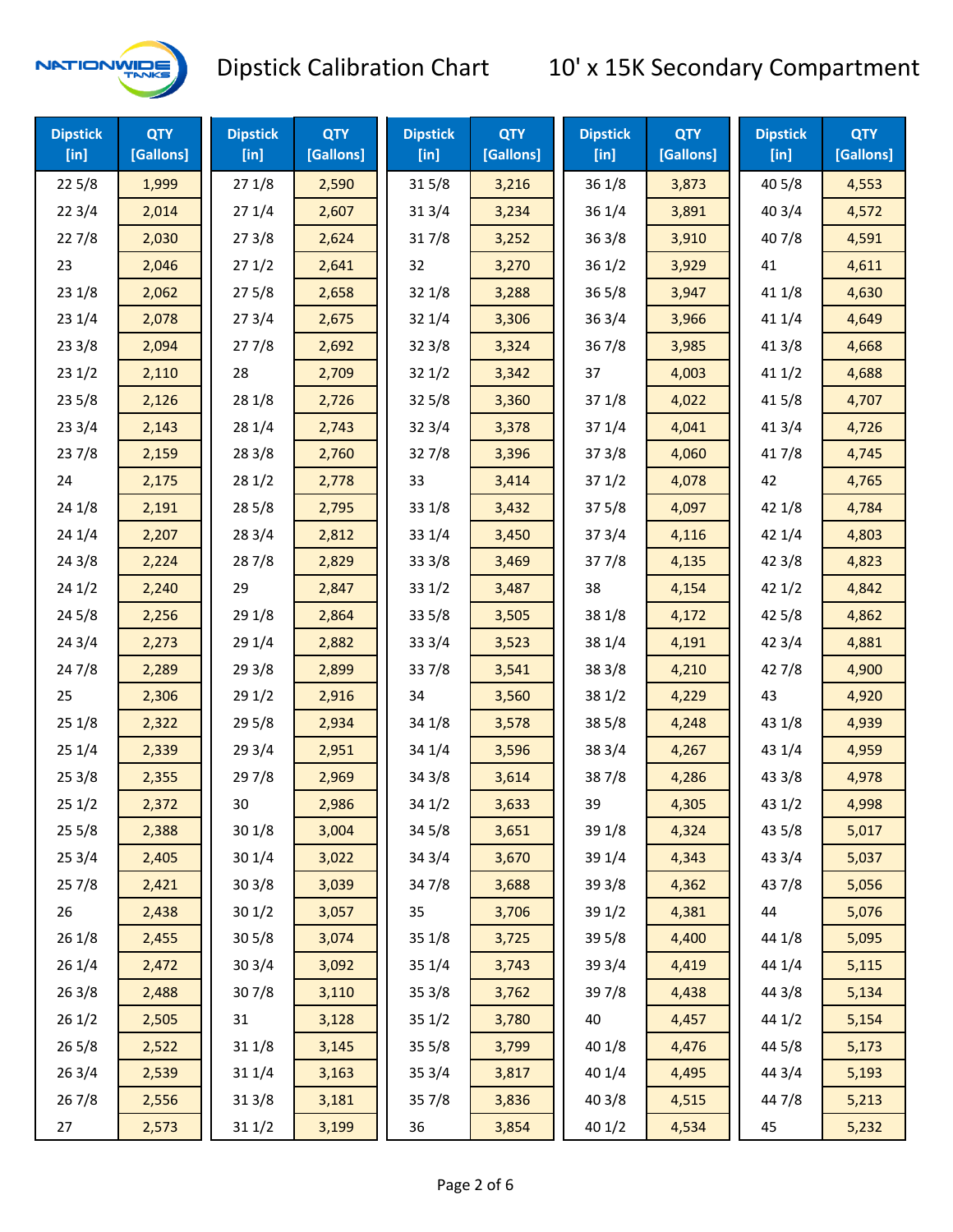

| <b>Dipstick</b><br>$[$ in] | <b>QTY</b><br>[Gallons] | <b>Dipstick</b><br>$[$ in] | <b>QTY</b><br>[Gallons] | <b>Dipstick</b><br>[in] | <b>QTY</b><br>[Gallons] | <b>Dipstick</b><br>$[$ in] | <b>QTY</b><br>[Gallons] | <b>Dipstick</b><br>$[$ in] | <b>QTY</b><br>[Gallons] |
|----------------------------|-------------------------|----------------------------|-------------------------|-------------------------|-------------------------|----------------------------|-------------------------|----------------------------|-------------------------|
| 45 1/8                     | 5,252                   | 49 5/8                     | 5,965                   | 54 1/8                  | 6,687                   | 58 5/8                     | 7,415                   | 63 1/8                     | 8,144                   |
| 45 1/4                     | 5,271                   | 49 3/4                     | 5,985                   | 54 1/4                  | 6,707                   | 58 3/4                     | 7,435                   | 63 1/4                     | 8,164                   |
| 45 3/8                     | 5,291                   | 49 7/8                     | 6,005                   | 54 3/8                  | 6,727                   | 587/8                      | 7,455                   | 63 3/8                     | 8,184                   |
| 451/2                      | 5,311                   | 50                         | 6,024                   | 54 1/2                  | 6,748                   | 59                         | 7,476                   | 63 1/2                     | 8,205                   |
| 45 5/8                     | 5,330                   | 50 1/8                     | 6,044                   | 54 5/8                  | 6,768                   | 59 1/8                     | 7,496                   | 63 5/8                     | 8,225                   |
| 45 3/4                     | 5,350                   | 50 1/4                     | 6,064                   | 54 3/4                  | 6,788                   | 59 1/4                     | 7,516                   | 63 3/4                     | 8,245                   |
| 45 7/8                     | 5,370                   | 503/8                      | 6,084                   | 54 7/8                  | 6,808                   | 59 3/8                     | 7,536                   | 637/8                      | 8,265                   |
| 46                         | 5,389                   | 501/2                      | 6,104                   | 55                      | 6,828                   | 59 1/2                     | 7,557                   | 64                         | 8,286                   |
| 46 1/8                     | 5,409                   | 505/8                      | 6,124                   | 55 1/8                  | 6,848                   | 59 5/8                     | 7,577                   | 64 1/8                     | 8,306                   |
| 46 1/4                     | 5,429                   | 503/4                      | 6,144                   | 55 1/4                  | 6,869                   | 59 3/4                     | 7,597                   | 64 1/4                     | 8,326                   |
| 463/8                      | 5,449                   | 507/8                      | 6,165                   | 55 3/8                  | 6,889                   | 597/8                      | 7,617                   | 64 3/8                     | 8,346                   |
| 46 1/2                     | 5,468                   | 51                         | 6,185                   | 55 1/2                  | 6,909                   | 60                         | 7,638                   | 64 1/2                     | 8,366                   |
| 46 5/8                     | 5,488                   | 511/8                      | 6,205                   | 55 5/8                  | 6,929                   | 60 1/8                     | 7,658                   | 64 5/8                     | 8,387                   |
| 46 3/4                     | 5,508                   | 51 1/4                     | 6,225                   | 55 3/4                  | 6,949                   | 60 1/4                     | 7,678                   | 64 3/4                     | 8,407                   |
| 46 7/8                     | 5,528                   | 513/8                      | 6,245                   | 55 7/8                  | 6,970                   | 60 3/8                     | 7,699                   | 647/8                      | 8,427                   |
| 47                         | 5,547                   | 511/2                      | 6,265                   | 56                      | 6,990                   | 601/2                      | 7,719                   | 65                         | 8,447                   |
| 47 1/8                     | 5,567                   | 515/8                      | 6,285                   | 56 1/8                  | 7,010                   | 60 5/8                     | 7,739                   | 65 1/8                     | 8,467                   |
| 47 1/4                     | 5,587                   | 513/4                      | 6,305                   | 56 1/4                  | 7,030                   | 60 3/4                     | 7,759                   | 65 1/4                     | 8,488                   |
| 47 3/8                     | 5,607                   | 517/8                      | 6,325                   | 56 3/8                  | 7,051                   | 607/8                      | 7,780                   | 65 3/8                     | 8,508                   |
| 471/2                      | 5,627                   | 52                         | 6,345                   | 56 1/2                  | 7,071                   | 61                         | 7,800                   | 65 1/2                     | 8,528                   |
| 475/8                      | 5,646                   | 52 1/8                     | 6,365                   | 56 5/8                  | 7,091                   | 61 1/8                     | 7,820                   | 65 5/8                     | 8,548                   |
| 47 3/4                     | 5,666                   | 52 1/4                     | 6,385                   | 56 3/4                  | 7,111                   | 61 1/4                     | 7,840                   | 65 3/4                     | 8,568                   |
| 47 7/8                     | 5,686                   | 52 3/8                     | 6,405                   | 567/8                   | 7,131                   | 61 3/8                     | 7,861                   | 65 7/8                     | 8,588                   |
| 48                         | 5,706                   | 521/2                      | 6,425                   | 57                      | 7,152                   | 611/2                      | 7,881                   | 66                         | 8,609                   |
| 48 1/8                     | 5,726                   | 525/8                      | 6,445                   | 57 1/8                  | 7,172                   | 615/8                      | 7,901                   | 66 1/8                     | 8,629                   |
| 48 1/4                     | 5,746                   | 52 3/4                     | 6,466                   | 57 1/4                  | 7,192                   | 61 3/4                     | 7,921                   | 66 1/4                     | 8,649                   |
| 48 3/8                     | 5,765                   | 527/8                      | 6,486                   | 57 3/8                  | 7,212                   | 617/8                      | 7,942                   | 66 3/8                     | 8,669                   |
| 48 1/2                     | 5,785                   | 53                         | 6,506                   | 57 1/2                  | 7,233                   | 62                         | 7,962                   | 66 1/2                     | 8,689                   |
| 48 5/8                     | 5,805                   | 53 1/8                     | 6,526                   | 57 5/8                  | 7,253                   | 62 1/8                     | 7,982                   | 66 5/8                     | 8,709                   |
| 48 3/4                     | 5,825                   | 53 1/4                     | 6,546                   | 573/4                   | 7,273                   | 62 1/4                     | 8,002                   | 66 3/4                     | 8,729                   |
| 487/8                      | 5,845                   | 53 3/8                     | 6,566                   | 577/8                   | 7,293                   | 62 3/8                     | 8,023                   | 66 7/8                     | 8,750                   |
| 49                         | 5,865                   | 53 1/2                     | 6,586                   | 58                      | 7,314                   | 62 1/2                     | 8,043                   | 67                         | 8,770                   |
| 49 1/8                     | 5,885                   | 53 5/8                     | 6,606                   | 58 1/8                  | 7,334                   | 62 5/8                     | 8,063                   | 671/8                      | 8,790                   |
| 49 1/4                     | 5,905                   | 53 3/4                     | 6,627                   | 58 1/4                  | 7,354                   | 62 3/4                     | 8,083                   | 67 1/4                     | 8,810                   |
| 49 3/8                     | 5,925                   | 537/8                      | 6,647                   | 58 3/8                  | 7,374                   | 627/8                      | 8,104                   | 67 3/8                     | 8,830                   |
| 49 1/2                     | 5,945                   | 54                         | 6,667                   | 58 1/2                  | 7,395                   | 63                         | 8,124                   | 67 1/2                     | 8,850                   |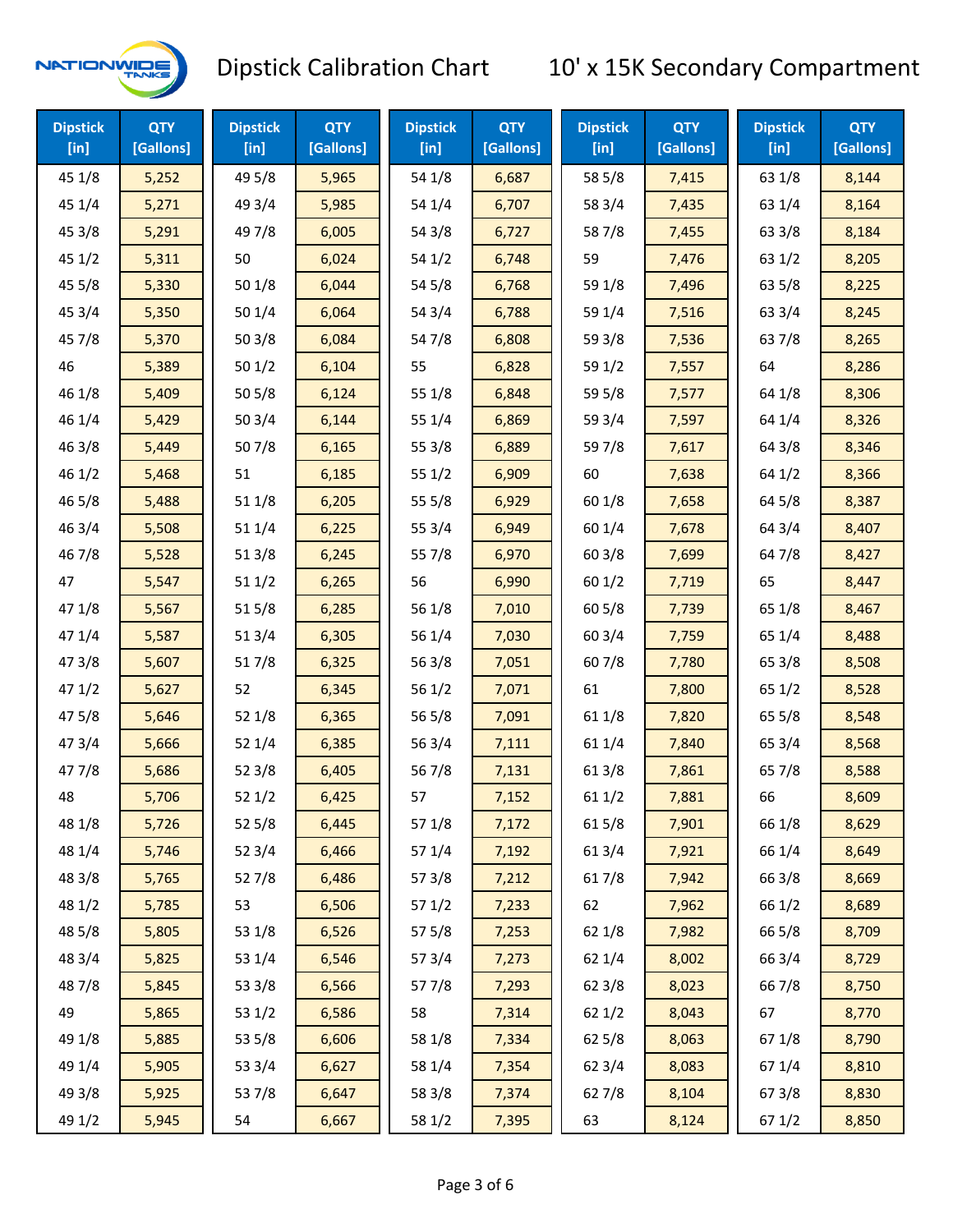

| <b>Dipstick</b><br>$[$ in] | <b>QTY</b><br>[Gallons] | <b>Dipstick</b><br>$[$ in] | <b>QTY</b><br>[Gallons] | <b>Dipstick</b><br>$[$ in] | <b>QTY</b><br>[Gallons] | <b>Dipstick</b><br>$[$ in] | <b>QTY</b><br>[Gallons] | <b>Dipstick</b><br>$[$ in] | <b>QTY</b><br>[Gallons] |
|----------------------------|-------------------------|----------------------------|-------------------------|----------------------------|-------------------------|----------------------------|-------------------------|----------------------------|-------------------------|
| 67 5/8                     | 8,870                   | 72 1/8                     | 9,589                   | 765/8                      | 10,297                  | 81 1/8                     | 10,990                  | 85 5/8                     | 11,661                  |
| 67 3/4                     | 8,890                   | 72 1/4                     | 9,609                   | 763/4                      | 10,317                  | 81 1/4                     | 11,008                  | 85 3/4                     | 11,679                  |
| 677/8                      | 8,910                   | 72 3/8                     | 9,629                   | 767/8                      | 10,336                  | 81 3/8                     | 11,027                  | 85 7/8                     | 11,698                  |
| 68                         | 8,931                   | 72 1/2                     | 9,649                   | 77                         | 10,356                  | 81 1/2                     | 11,046                  | 86                         | 11,716                  |
| 68 1/8                     | 8,951                   | 725/8                      | 9,669                   | 77 1/8                     | 10,375                  | 815/8                      | 11,065                  | 86 1/8                     | 11,734                  |
| 68 1/4                     | 8,971                   | 72 3/4                     | 9,689                   | 77 1/4                     | 10,395                  | 813/4                      | 11,084                  | 86 1/4                     | 11,752                  |
| 68 3/8                     | 8,991                   | 727/8                      | 9,708                   | 77 3/8                     | 10,414                  | 817/8                      | 11,103                  | 86 3/8                     | 11,771                  |
| 68 1/2                     | 9,011                   | 73                         | 9,728                   | 771/2                      | 10,433                  | 82                         | 11,122                  | 86 1/2                     | 11,789                  |
| 68 5/8                     | 9,031                   | 73 1/8                     | 9,748                   | 775/8                      | 10,453                  | 82 1/8                     | 11,141                  | 86 5/8                     | 11,807                  |
| 68 3/4                     | 9,051                   | 73 1/4                     | 9,768                   | 773/4                      | 10,472                  | 82 1/4                     | 11,160                  | 86 3/4                     | 11,825                  |
| 687/8                      | 9,071                   | 73 3/8                     | 9,787                   | 777/8                      | 10,491                  | 82 3/8                     | 11,178                  | 867/8                      | 11,843                  |
| 69                         | 9,091                   | 73 1/2                     | 9,807                   | 78                         | 10,511                  | 821/2                      | 11,197                  | 87                         | 11,861                  |
| 69 1/8                     | 9,111                   | 73 5/8                     | 9,827                   | 78 1/8                     | 10,530                  | 82 5/8                     | 11,216                  | 871/8                      | 11,879                  |
| 69 1/4                     | 9,131                   | 73 3/4                     | 9,847                   | 78 1/4                     | 10,549                  | 82 3/4                     | 11,235                  | 871/4                      | 11,897                  |
| 69 3/8                     | 9,151                   | 737/8                      | 9,866                   | 78 3/8                     | 10,569                  | 827/8                      | 11,253                  | 87 3/8                     | 11,915                  |
| 69 1/2                     | 9,171                   | 74                         | 9,886                   | 78 1/2                     | 10,588                  | 83                         | 11,272                  | 871/2                      | 11,934                  |
| 69 5/8                     | 9,191                   | 74 1/8                     | 9,906                   | 78 5/8                     | 10,607                  | 83 1/8                     | 11,291                  | 87 5/8                     | 11,951                  |
| 69 3/4                     | 9,211                   | 74 1/4                     | 9,925                   | 78 3/4                     | 10,626                  | 83 1/4                     | 11,310                  | 87 3/4                     | 11,969                  |
| 697/8                      | 9,231                   | 74 3/8                     | 9,945                   | 787/8                      | 10,646                  | 83 3/8                     | 11,328                  | 877/8                      | 11,987                  |
| 70                         | 9,251                   | 74 1/2                     | 9,965                   | 79                         | 10,665                  | 83 1/2                     | 11,347                  | 88                         | 12,005                  |
| 70 1/8                     | 9,271                   | 74 5/8                     | 9,984                   | 79 1/8                     | 10,684                  | 83 5/8                     | 11,365                  | 88 1/8                     | 12,023                  |
| 70 1/4                     | 9,291                   | 74 3/4                     | 10,004                  | 79 1/4                     | 10,703                  | 83 3/4                     | 11,384                  | 88 1/4                     | 12,041                  |
| 70 3/8                     | 9,311                   | 747/8                      | 10,024                  | 79 3/8                     | 10,723                  | 837/8                      | 11,403                  | 88 3/8                     | 12,059                  |
| 70 1/2                     | 9,331                   | 75                         | 10,043                  | 79 1/2                     | 10,742                  | 84                         | 11,421                  | 88 1/2                     | 12,077                  |
| 70 5/8                     | 9,351                   | 75 1/8                     | 10,063                  | 79 5/8                     | 10,761                  | 84 1/8                     | 11,440                  | 88 5/8                     | 12,095                  |
| 70 3/4                     | 9,371                   | 75 1/4                     | 10,083                  | 79 3/4                     | 10,780                  | 84 1/4                     | 11,458                  | 88 3/4                     | 12,112                  |
| 70 7/8                     | 9,391                   | 75 3/8                     | 10,102                  | 79 7/8                     | 10,799                  | 84 3/8                     | 11,477                  | 887/8                      | 12,130                  |
| 71                         | 9,411                   | 75 1/2                     | 10,122                  | 80                         | 10,818                  | 84 1/2                     | 11,495                  | 89                         | 12,148                  |
| 71 1/8                     | 9,430                   | 75 5/8                     | 10,141                  | 80 1/8                     | 10,837                  | 845/8                      | 11,514                  | 89 1/8                     | 12,166                  |
| 71 1/4                     | 9,450                   | 75 3/4                     | 10,161                  | 80 1/4                     | 10,856                  | 84 3/4                     | 11,532                  | 89 1/4                     | 12,183                  |
| 713/8                      | 9,470                   | 75 7/8                     | 10,180                  | 80 3/8                     | 10,875                  | 847/8                      | 11,551                  | 89 3/8                     | 12,201                  |
| 71 1/2                     | 9,490                   | 76                         | 10,200                  | 80 1/2                     | 10,895                  | 85                         | 11,569                  | 89 1/2                     | 12,219                  |
| 715/8                      | 9,510                   | 76 1/8                     | 10,219                  | 80 5/8                     | 10,914                  | 85 1/8                     | 11,588                  | 89 5/8                     | 12,236                  |
| 713/4                      | 9,530                   | 76 1/4                     | 10,239                  | 80 3/4                     | 10,933                  | 85 1/4                     | 11,606                  | 89 3/4                     | 12,254                  |
| 717/8                      | 9,550                   | 763/8                      | 10,258                  | 807/8                      | 10,952                  | 85 3/8                     | 11,624                  | 897/8                      | 12,272                  |
| 72                         | 9,570                   | 76 1/2                     | 10,278                  | 81                         | 10,971                  | 85 1/2                     | 11,643                  | 90                         | 12,289                  |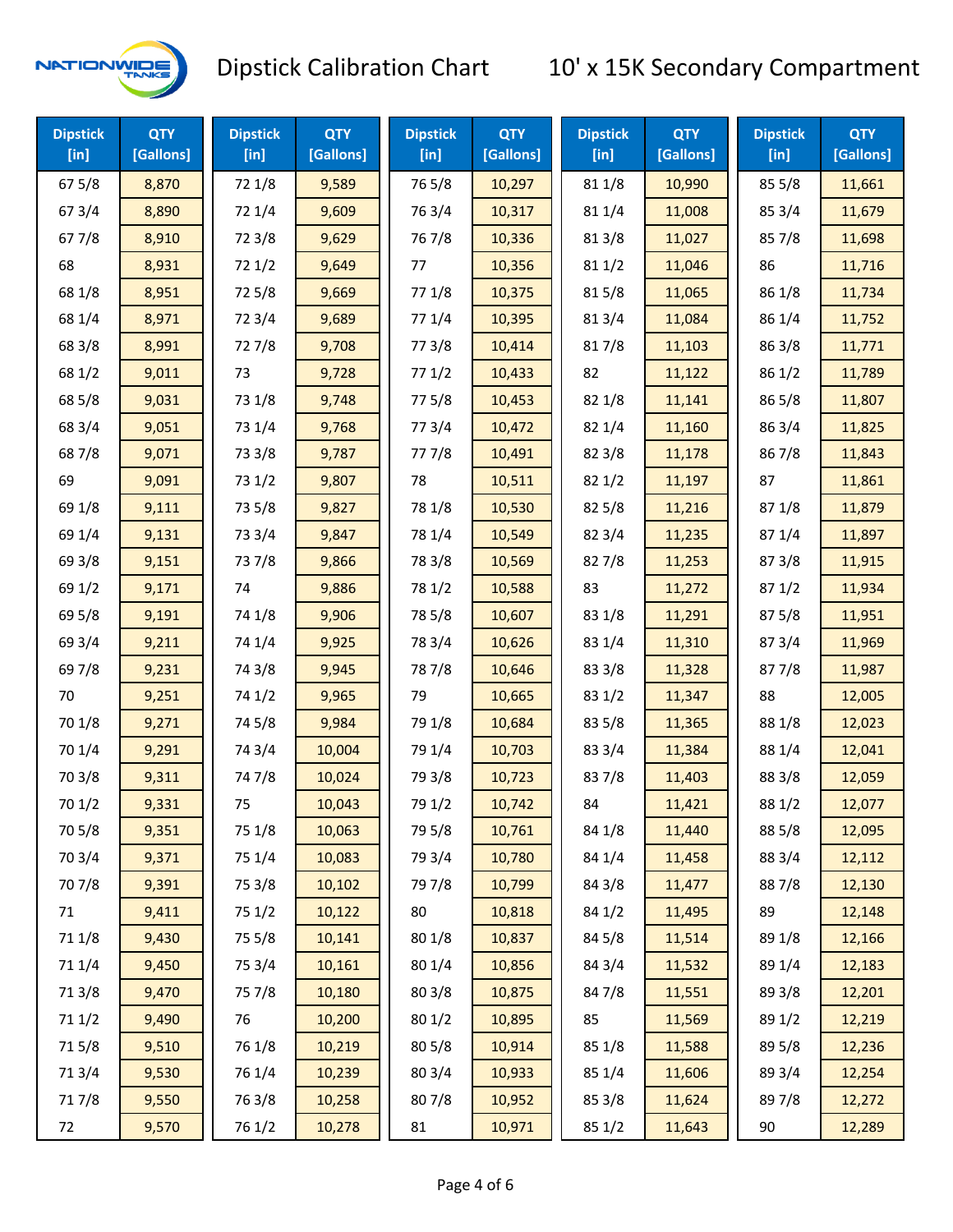

| <b>Dipstick</b><br>[ <sub>in</sub> ] | <b>QTY</b><br>[Gallons] | <b>Dipstick</b><br>[in] | <b>QTY</b><br>[Gallons] | <b>Dipstick</b><br>$[$ in] | <b>QTY</b><br>[Gallons] | <b>Dipstick</b><br>$[$ in] | <b>QTY</b><br>[Gallons] | <b>Dipstick</b><br>$[$ in] | <b>QTY</b><br>[Gallons] |
|--------------------------------------|-------------------------|-------------------------|-------------------------|----------------------------|-------------------------|----------------------------|-------------------------|----------------------------|-------------------------|
| 90 1/8                               | 12,307                  | 94 5/8                  | 12,920                  | 99 1/8                     | 13,495                  | 103 5/8                    | 14,023                  | 108 1/8                    | 14,493                  |
| 90 1/4                               | 12,324                  | 94 3/4                  | 12,937                  | 99 1/4                     | 13,511                  | 103 3/4                    | 14,037                  | 108 1/4                    | 14,505                  |
| 903/8                                | 12,342                  | 947/8                   | 12,953                  | 99 3/8                     | 13,526                  | 103 7/8                    | 14,051                  | 108 3/8                    | 14,517                  |
| 901/2                                | 12,359                  | 95                      | 12,970                  | 99 1/2                     | 13,541                  | 104                        | 14,065                  | 108 1/2                    | 14,529                  |
| 905/8                                | 12,377                  | 95 1/8                  | 12,986                  | 99 5/8                     | 13,557                  | 104 1/8                    | 14,078                  | 108 5/8                    | 14,541                  |
| 90 3/4                               | 12,394                  | 95 1/4                  | 13,003                  | 99 3/4                     | 13,572                  | 104 1/4                    | 14,092                  | 108 3/4                    | 14,552                  |
| 907/8                                | 12,411                  | 95 3/8                  | 13,019                  | 997/8                      | 13,587                  | 104 3/8                    | 14,106                  | 108 7/8                    | 14,564                  |
| 91                                   | 12,429                  | 95 1/2                  | 13,036                  | 100                        | 13,602                  | 1041/2                     | 14,119                  | 109                        | 14,576                  |
| 91 1/8                               | 12,446                  | 95 5/8                  | 13,052                  | 100 1/8                    | 13,617                  | 104 5/8                    | 14,133                  | 109 1/8                    | 14,588                  |
| 91 1/4                               | 12,463                  | 95 3/4                  | 13,068                  | 100 1/4                    | 13,632                  | 104 3/4                    | 14,147                  | 109 1/4                    | 14,599                  |
| 913/8                                | 12,481                  | 957/8                   | 13,084                  | 100 3/8                    | 13,647                  | 104 7/8                    | 14,160                  | 109 3/8                    | 14,611                  |
| 91 1/2                               | 12,498                  | 96                      | 13,101                  | 1001/2                     | 13,662                  | 105                        | 14,173                  | 109 1/2                    | 14,622                  |
| 915/8                                | 12,515                  | 96 1/8                  | 13,117                  | 100 5/8                    | 13,677                  | 105 1/8                    | 14,187                  | 109 5/8                    | 14,634                  |
| 913/4                                | 12,532                  | 96 1/4                  | 13,133                  | 100 3/4                    | 13,692                  | 105 1/4                    | 14,200                  | 109 3/4                    | 14,645                  |
| 917/8                                | 12,549                  | 96 3/8                  | 13,149                  | 100 7/8                    | 13,707                  | 105 3/8                    | 14,213                  | 109 7/8                    | 14,656                  |
| 92                                   | 12,567                  | 96 1/2                  | 13,165                  | 101                        | 13,722                  | 1051/2                     | 14,227                  | 110                        | 14,667                  |
| 92 1/8                               | 12,584                  | 96 5/8                  | 13,181                  | 101 1/8                    | 13,736                  | 105 5/8                    | 14,240                  | 110 1/8                    | 14,679                  |
| 92 1/4                               | 12,601                  | 96 3/4                  | 13,197                  | 101 1/4                    | 13,751                  | 105 3/4                    | 14,253                  | 110 1/4                    | 14,690                  |
| 923/8                                | 12,618                  | 967/8                   | 13,213                  | 1013/8                     | 13,766                  | 105 7/8                    | 14,266                  | 110 3/8                    | 14,701                  |
| 921/2                                | 12,635                  | 97                      | 13,229                  | 1011/2                     | 13,780                  | 106                        | 14,279                  | 110 1/2                    | 14,712                  |
| 925/8                                | 12,652                  | 97 1/8                  | 13,245                  | 101 5/8                    | 13,795                  | 106 1/8                    | 14,292                  | 110 5/8                    | 14,723                  |
| 92 3/4                               | 12,669                  | 97 1/4                  | 13,261                  | 101 3/4                    | 13,810                  | 106 1/4                    | 14,305                  | 110 3/4                    | 14,734                  |
| 927/8                                | 12,686                  | 973/8                   | 13,277                  | 101 7/8                    | 13,824                  | 106 3/8                    | 14,318                  | 110 7/8                    | 14,744                  |
| 93                                   | 12,703                  | 97 1/2                  | 13,293                  | 102                        | 13,839                  | 106 1/2                    | 14,331                  | 111                        | 14,755                  |
| 93 1/8                               | 12,720                  | 97 5/8                  | 13,309                  | 102 1/8                    | 13,853                  | 106 5/8                    | 14,343                  | 111 1/8                    | 14,766                  |
| 93 1/4                               | 12,737                  | 973/4                   | 13,324                  | 102 1/4                    | 13,868                  | 106 3/4                    | 14,356                  | 111 1/4                    | 14,776                  |
| 93 3/8                               | 12,753                  | 977/8                   | 13,340                  | 102 3/8                    | 13,882                  | 106 7/8                    | 14,369                  | 111 3/8                    | 14,787                  |
| 93 1/2                               | 12,770                  | 98                      | 13,356                  | 102 1/2                    | 13,896                  | 107                        | 14,381                  | 111 1/2                    | 14,797                  |
| 93 5/8                               | 12,787                  | 98 1/8                  | 13,371                  | 102 5/8                    | 13,910                  | 107 1/8                    | 14,394                  | 1115/8                     | 14,807                  |
| 93 3/4                               | 12,804                  | 98 1/4                  | 13,387                  | 102 3/4                    | 13,925                  | 107 1/4                    | 14,407                  | 111 3/4                    | 14,818                  |
| 937/8                                | 12,821                  | 98 3/8                  | 13,403                  | 102 7/8                    | 13,939                  | 1073/8                     | 14,419                  | 111 7/8                    | 14,828                  |
| 94                                   | 12,837                  | 98 1/2                  | 13,418                  | 103                        | 13,953                  | 1071/2                     | 14,431                  | 112                        | 14,838                  |
| 94 1/8                               | 12,854                  | 98 5/8                  | 13,434                  | 103 1/8                    | 13,967                  | 1075/8                     | 14,444                  | 112 1/8                    | 14,848                  |
| 94 1/4                               | 12,871                  | 98 3/4                  | 13,449                  | 103 1/4                    | 13,981                  | 107 3/4                    | 14,456                  | 112 1/4                    | 14,858                  |
| 94 3/8                               | 12,887                  | 987/8                   | 13,465                  | 103 3/8                    | 13,995                  | 1077/8                     | 14,468                  | 112 3/8                    | 14,868                  |
| 94 1/2                               | 12,904                  | 99                      | 13,480                  | 103 1/2                    | 14,009                  | 108                        | 14,480                  | 112 1/2                    | 14,878                  |